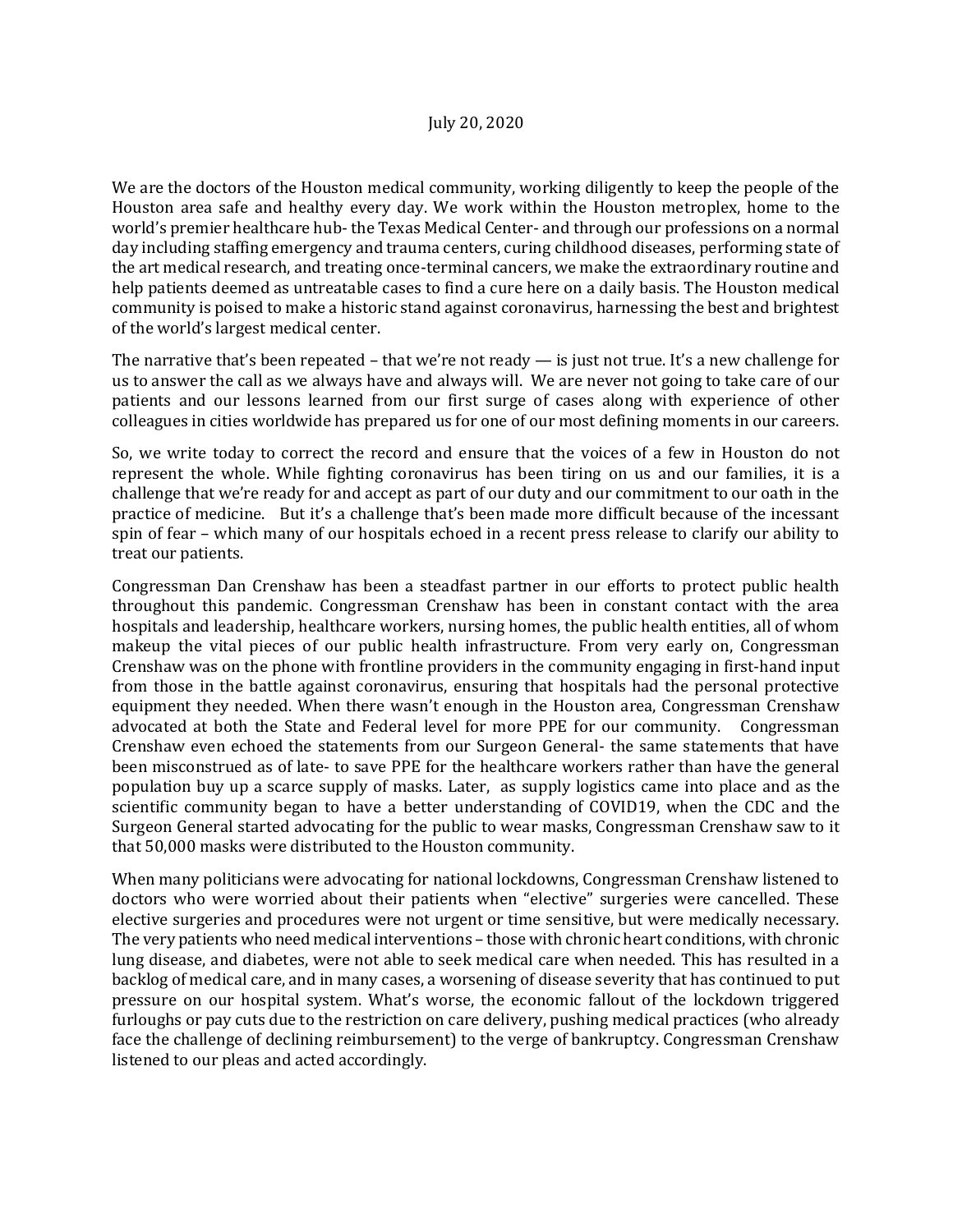Congressman Crenshaw has been a leader out in front of our local response, but has also fought for Houston behind the scenes. When we needed additional testing capacity, Congressman Crenshaw, worked with the Administration to make sure that federal support for our Houston test sites were extended three times. When local ER docs were concerned that they couldn't wear their own masks to emergency rooms, Congressman Crenshaw fought for us with the CDC to make sure we got the best information on how to best use PPE. When other hospitals were running out of the crucial reagent to run COVID tests, Congressman Crenshaw advocated for us, the doctors and administrators, and helped connect hospitals with additional reagent so that our testing capabilities would not lapse. When our hospitals were shorted millions in CARES Act funds, Congressman Crenshaw advocated for a fix in funding so that we had the resources we needed.

Dan Crenshaw's stance from the beginning has been based in science and common sense. We saw first-hand the extreme costs of universal lockdowns, and Congressman Crenshaw was one of the few politicians willing to apply common-sense leadership to policy making as a true Texan.

Furthermore, Dan Crenshaw has been unwavering in his support for hospitals and frontline health care workers in Houston from the start of the pandemic. He has helped provide billions in federal resources to boost testing, expand the supply of personal protective equipment, and bolster the capacity of our hospital system. Congressman Crenshaw also personally distributed 50,000 masks to help Houstonians comply with local orders and reduce the spread of COVID-19 in our community.

We are thankful for his tireless work, and any notion that Congressman Crenshaw has not supported our efforts to protect public health flies in the face of the facts.

Signed, Hon. John Zerwas, M.D. Hon. Tom Oliverson, M.D. Hon. Greg Bonnen, M.D. Sherif Zaafran, M.D. Loren Rourke, M.H.C.M, M.D. Reynolds Delgado, M.D. Aaron Miller, M.D. Tyson Fiala, D.P.M Richard Andrassy, M.D. Robert Wessels, M.D. John G. Byrne, M.D. Ronaldo Puragganan, M.D. Jeffrey Lim, M.D. Peter Norman, M.D. Glenn Davis, M.D.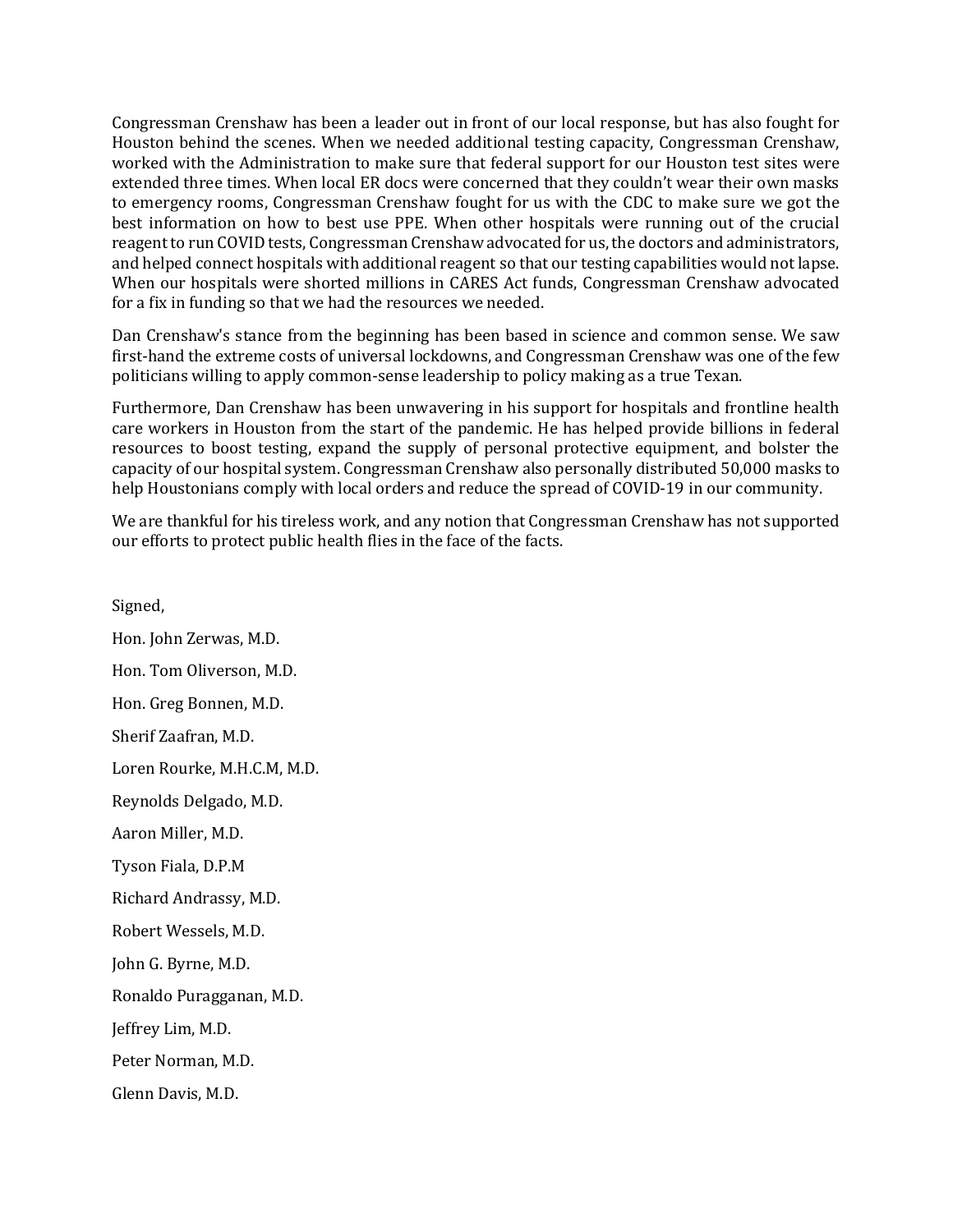Henry Bethea, M.D. Gus Sepulveda, M.D. Tim Jackson, M.D. James Suliburk, M.D. Charles Yen, M.D. L. Bert Williams, D.C. Larry Mactavish, D.P.M. Wade McAlister, M.D. Matthew Koepplinger, D.O. Milton "Chip" Routt, M.D. Howard Hamat, M.D. John Seger, M.D. Samir Suki, M.D. Ralph Norton, M.D. Sam Alianell, M.D. Chris McGuirck, M.D. Phil Leggett, M.D. Diane Shirley-Davis, M.D. Martin Basaluda, M.D. Sugene Kim, M.D. Bob Basu, M.D. Ed Nash, M.D. Libby George, M.D. John Davis, M.D. Dennis Metaxis, M.D. Joseph Perlman, M.D. David Navid, D.O. Andrew Larkin, M.D. John Isaac, M.D. Cooper Buschemeyer, M.D. Toby Hamilton, M.D.